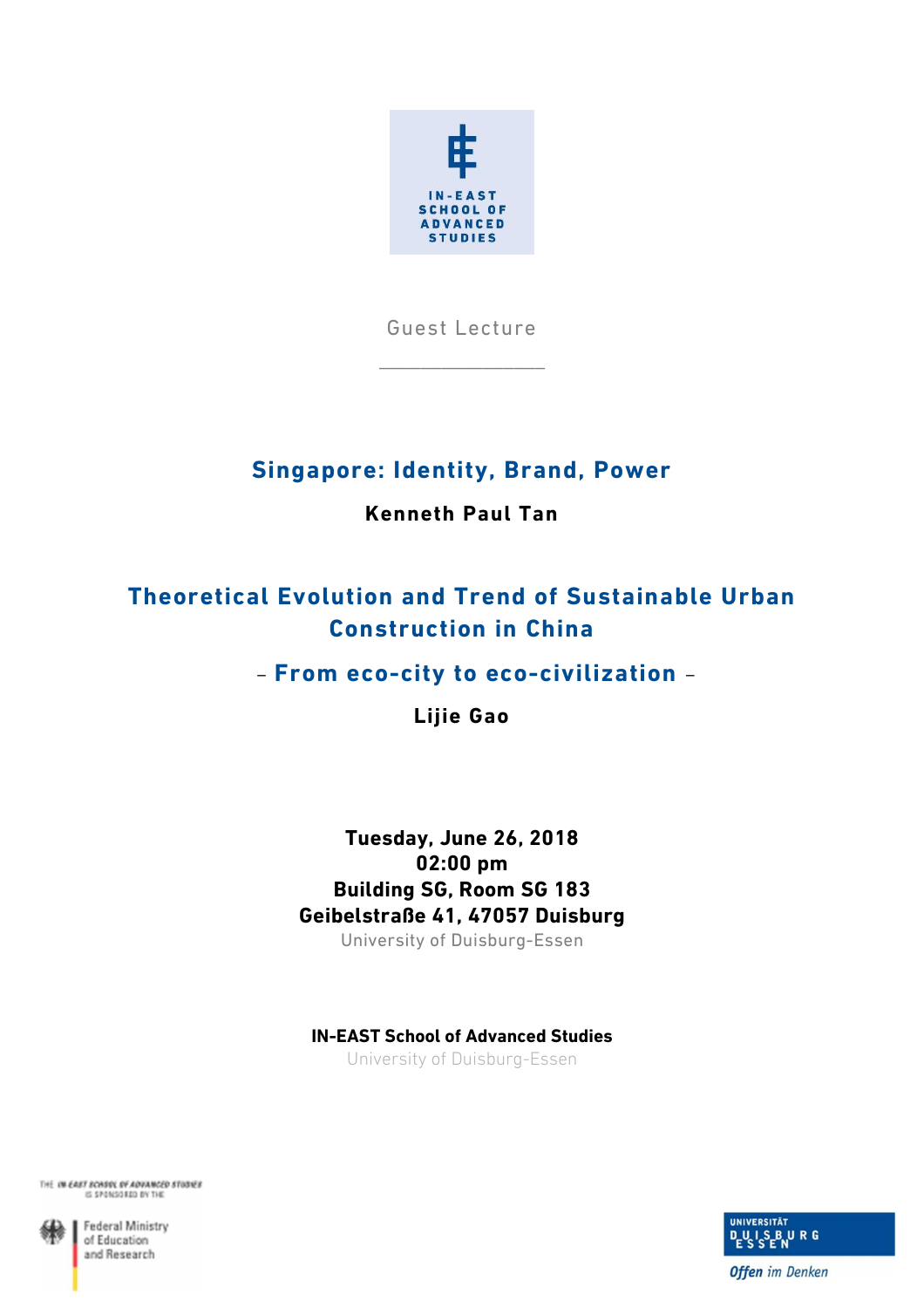The IN-EAST School of Advanced Studies is pleased to announce that Kenneth Paul TAN, Associate Professor at the National University of Singapore's (NUS), Lee Kuan Yew School of Public Policy, is currently visiting fellow at the IN-EAST School of Advanced Studies (Hiroshi Kitamura fellow). He is going to give a guest lecture to which we cordially invite you.

### Abstract *(Singapore: Identity, Brand, Power by Kenneth Paul TAN)*

It is useful to think of contemporary Singapore, for all its complexity, as having a dual nature: Singapore is simultaneously a small postcolonial multicultural nation-state and a cosmopolitan global city of the top rank. This duality has produced a dynamic variety of contradictions and tensions, which have made all the more challenging the task of keeping the authoritarian Singapore system stable, durable, and successful. For one thing, the state has had to exert continuous effort to contain, rather than resolve, these contradictions in a pragmatic (that is to say, adaptive and undogmatic) fashion, whilst directing the public narration of a coherent and persuasive story that is acceptably meaningful and even inspiring to Singaporeans and other countries looking for ideas, role models, and partners for development and governance. This balancing act partly involves an internal process of nation building, but it is also achieved through more commercially motivated and outward facing efforts at nation and city branding. Both sets of processes contribute to Singapore's capacity to influence foreign affairs, if only for national self-preservation. For a small state with resource limitations, this will mainly be through the exercise of soft (persuasive and attractive) power, which – when strategically combined with hard (military and economic) power – gives Singapore what former Harvard Kennedy School dean Joseph Nye (2013) called 'smart power'. In this lecture, I analyze the increasingly multivocal and contested nature of the Singapore narrative – undergirding its national identity, brand, and soft power – by adopting a critical-analytical approach, inspired by Antonio Gramsci, which is centred on the notion of ideological hegemony.

### CV

Kenneth Paul TAN is an Associate Professor at the National University of Singapore's (NUS) Lee Kuan Yew School of Public Policy, where he has taught since 2007 and served as its fourth Vice Dean for Academic Affairs from 2013 to 2017. He has published in leading international journals such as Asian Studies Review, Critical Asian Studies, International Political Science Review, and positions: asia critique. His books include Governing Global-City Singapore: Legacies And Futures After Lee Kuan Yew (Routledge, 2017), Cinema and Television in Singapore: Resistance in One Dimension (Brill, 2008), and Renaissance Singapore? Economy, Culture, and Politics (NUS Press, 2007). His forthcoming book is titled Singapore: Identity, Brand, Power (Cambridge University Press).